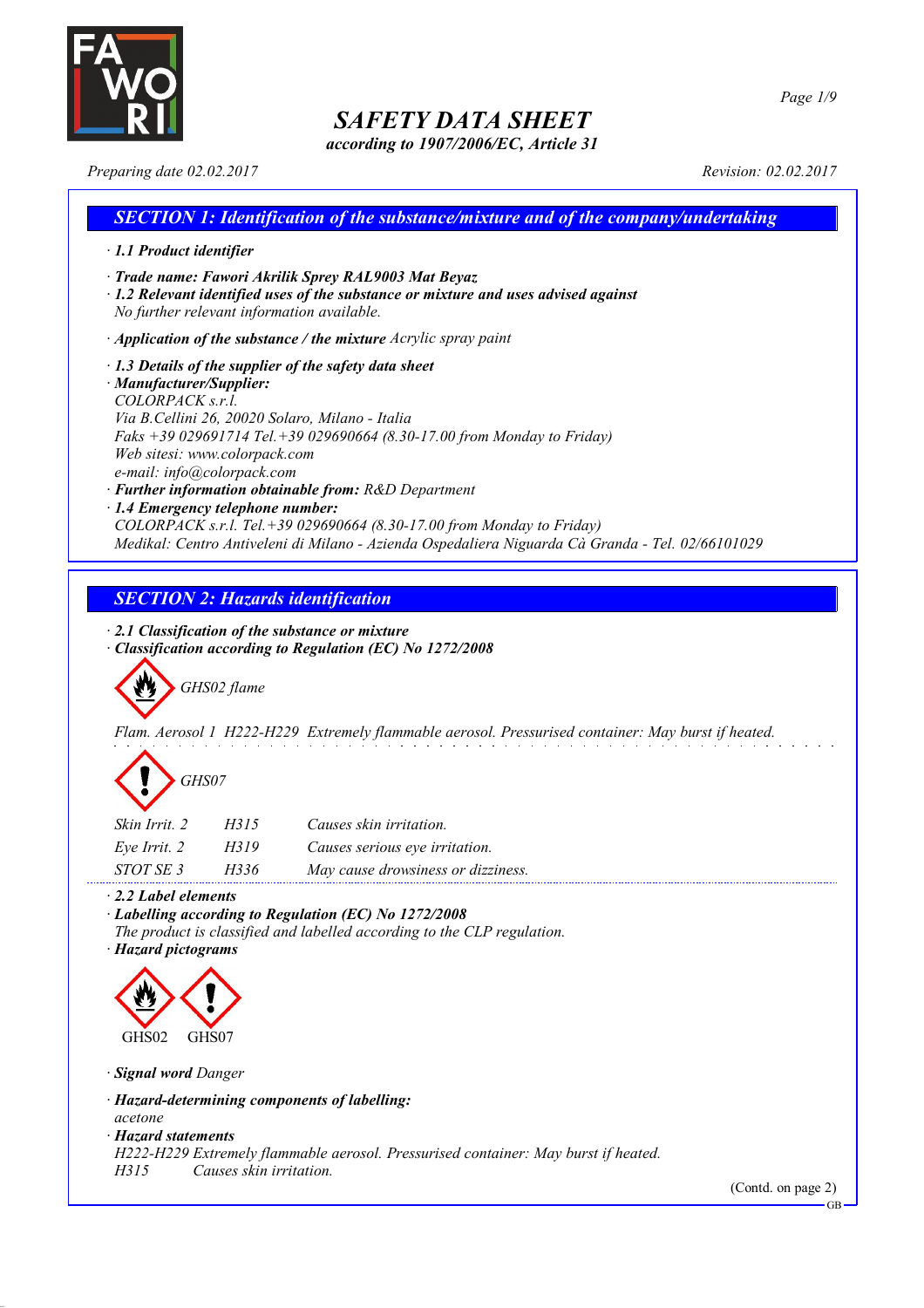*according to 1907/2006/EC, Article 31*

*Preparing date 02.02.2017 Revision: 02.02.2017*

#### *Trade name: Fawori Akrilik Sprey RAL9003 Mat Beyaz*

(Contd. of page 1) *H319 Causes serious eye irritation. H336 May cause drowsiness or dizziness. · Precautionary statements P101 If medical advice is needed, have product container or label at hand. P102 Keep out of reach of children. P103 Read label before use. P210 Keep away from heat/sparks/open flames/hot surfaces. - No smoking. P251 Pressurized container: Do not pierce or burn, even after use. P305+P351+P338 IF IN EYES: Rinse cautiously with water for several minutes. Remove contact lenses, if present and easy to do. Continue rinsing. P405 Store locked up. P410+P412 Protect from sunlight. Do not expose to temperatures exceeding 50 °C/122 °F. P501 Dispose of contents/container in accordance with local/regional/national/international regulations. · Additional information:*

Pressurized container: protect from sunlight and do not expose to temperatures exceeding 50°C. Do not pierce or *burn, even after use.*

- Do not spray on a naked flame or any incandescent material. Keep away from sources of ignition No smoking. *· 2.3 Other hazards*
- *· Results of PBT and vPvB assessment*
- *· PBT: Not applicable.*
- *· vPvB: Not applicable.*

#### *SECTION 3: Composition/information on ingredients*

- *· 3.2 Chemical characterisation: Mixtures*
- *· Description:*

|                     | cosolvent                                                                                                                                                                                        | $\leq 2.5\%$ |
|---------------------|--------------------------------------------------------------------------------------------------------------------------------------------------------------------------------------------------|--------------|
|                     | $\langle \rangle$ Acute Tox. 4, H302; Acute Tox. 4, H312; Acute Tox. 4, H332; Skin Irrit. 2,<br>H315; Eye Irrit. 2, H319                                                                         |              |
| $CAS: 67-64-1$      | acetone                                                                                                                                                                                          | $25 - 50\%$  |
| EINECS: $200-662-2$ | $\otimes$ Flam. Liq. 2, H225; $\otimes$ Eye Irrit. 2, H319; STOT SE 3, H336                                                                                                                      |              |
| $CAS: 68476-40-4$   | Hydrocarbons, C3-4                                                                                                                                                                               | $25 - 50\%$  |
|                     | EINECS: 270-681-9 & Flam. Gas 1, H220; Press. Gas C, H280                                                                                                                                        |              |
| $CAS: 1330-20-7$    | <i>Xylol, Isomerengemisch (wenn Flammpunkt</i> <21 $^{\circ}$ C)                                                                                                                                 | $10 - 25\%$  |
|                     | Elam. Liq. 2, H225; $\Diamond$ Acute Tox. 4, H312; Acute Tox. 4, H332; Skin Irrit.<br>2. H315                                                                                                    |              |
| $CAS: 123-86-4$     | n-butyl acetate                                                                                                                                                                                  | $2.5 - 10\%$ |
|                     | EINECS: 204-658-1 & Flam. Liq. 3, H226; STOT SE 3, H336                                                                                                                                          |              |
| $CAS: 110-82-7$     | cyclohexane                                                                                                                                                                                      | $\leq 2.5\%$ |
|                     | EINECS: 203-806-2 $\otimes$ Flam. Liq. 2, H225; $\otimes$ Asp. Tox. 1, H304; $\otimes$ Aquatic Acute 1, H400;<br>Áquatic Chronic 1, H410, $\langle \rangle$ Skin Irrit. 2, H315; STOT SE 3, H336 |              |

(Contd. on page 3)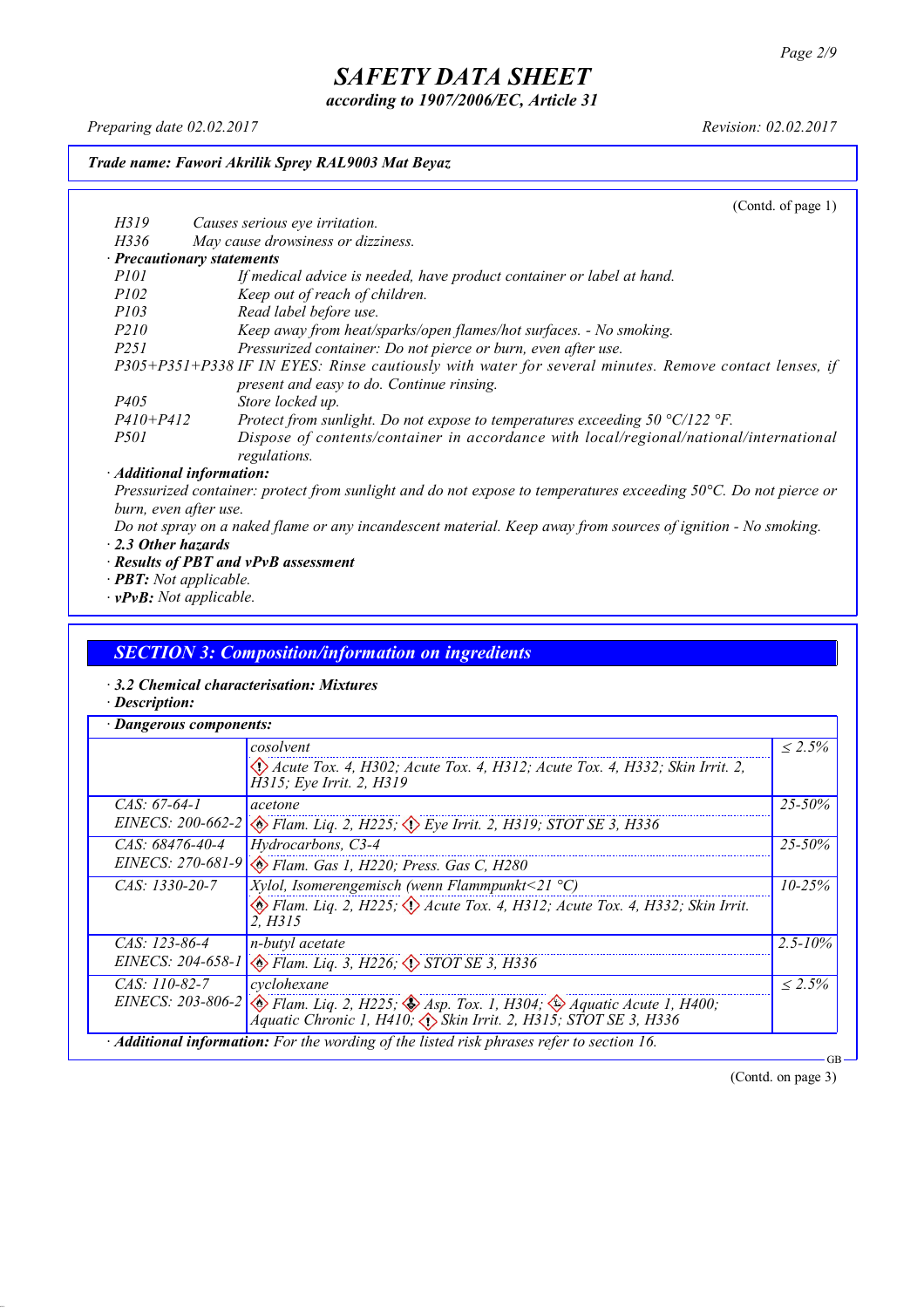*according to 1907/2006/EC, Article 31*

*Preparing date 02.02.2017 Revision: 02.02.2017*

#### *Trade name: Fawori Akrilik Sprey RAL9003 Mat Beyaz*

(Contd. of page 2)

#### *SECTION 4: First aid measures*

*· 4.1 Description of first aid measures*

*· General information:*

Symptoms of poisoning may even occur after several hours; therefore medical observation for at least 48 hours *after the accident.*

*· After inhalation:*

*Supply fresh air. If required, provide artificial respiration. Keep patient warm. Consult doctor if symptoms persist.*

*In case of unconsciousness place patient stably in side position for transportation.*

- *· After skin contact: Immediately rinse with water.*
- *· After eye contact:*

*Rinse opened eye for several minutes under running water. If symptoms persist, consult a doctor.*

*· After swallowing: If symptoms persist consult doctor.*

*· 4.2 Most important symptoms and effects, both acute and delayed No further relevant information available.*

*· 4.3 Indication of any immediate medical attention and special treatment needed*

*No further relevant information available.*

#### *SECTION 5: Firefighting measures*

- *· 5.1 Extinguishing media*
- *· Suitable extinguishing agents: CO2, sand, extinguishing powder. Do not use water.*
- *· For safety reasons unsuitable extinguishing agents: Water with full jet*
- *· 5.2 Special hazards arising from the substance or mixture No further relevant information available.*
- *· 5.3 Advice for firefighters*
- *· Protective equipment: Mouth respiratory protective device.*

#### *SECTION 6: Accidental release measures*

*· 6.1 Personal precautions, protective equipment and emergency procedures Wear protective equipment. Keep unprotected persons away.*

*· 6.2 Environmental precautions: Do not allow to enter sewers/ surface or ground water.*

*· 6.3 Methods and material for containment and cleaning up:*

*Dispose contaminated material as waste according to item 13. Ensure adequate ventilation.*

*Do not flush with water or aqueous cleansing agents*

- *· 6.4 Reference to other sections*
- *See Section 7 for information on safe handling.*
- *See Section 8 for information on personal protection equipment.*

*See Section 13 for disposal information.*

#### *SECTION 7: Handling and storage*

*· 7.1 Precautions for safe handling*

*Ensure good ventilation/exhaustion at the workplace.*

- *Open and handle receptacle with care.*
- *· Information about fire - and explosion protection: Keep ignition sources away - Do not smoke.*
- *Protect against electrostatic charges.*

(Contd. on page 4)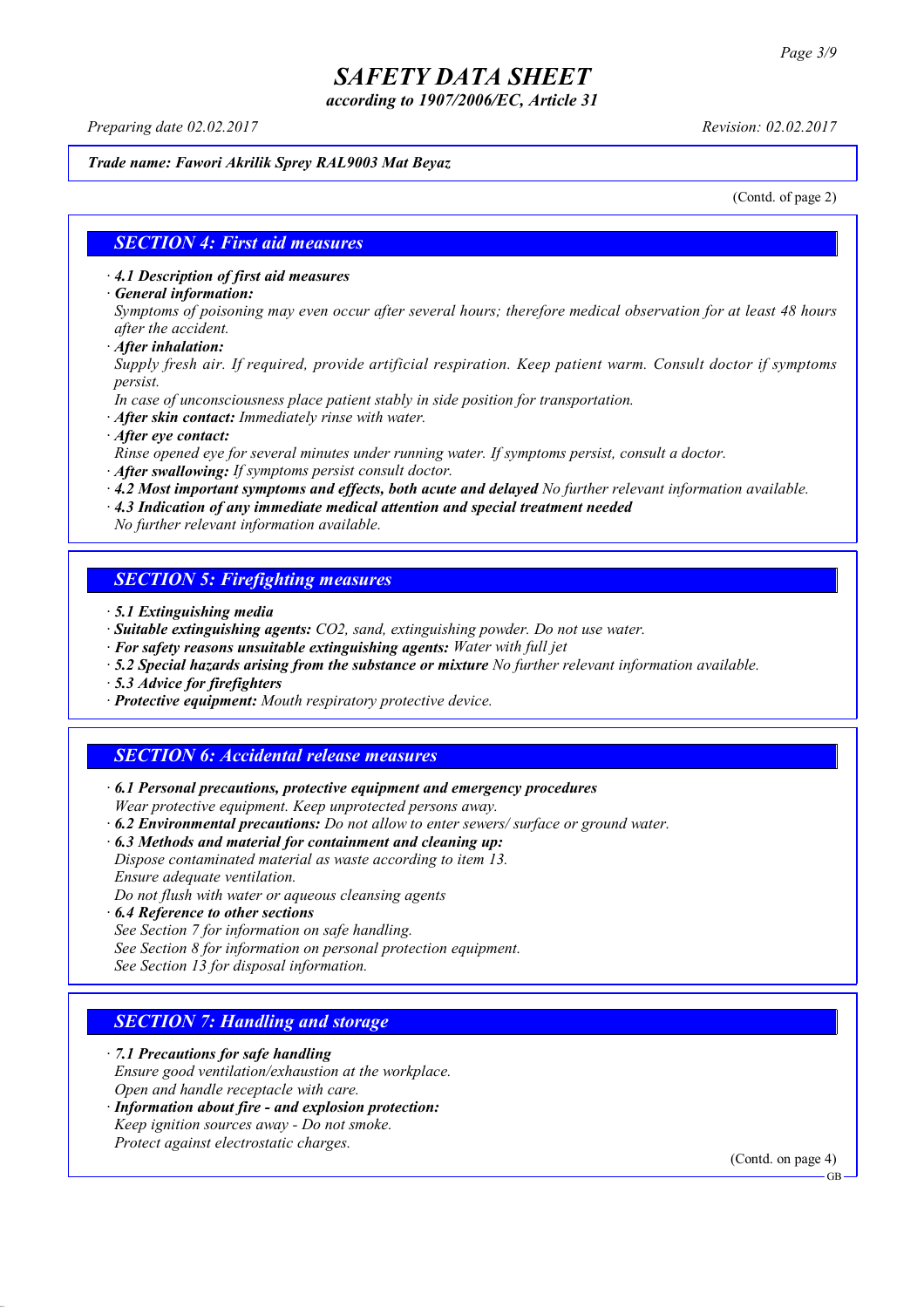*according to 1907/2006/EC, Article 31*

*Preparing date 02.02.2017 Revision: 02.02.2017*

#### *Trade name: Fawori Akrilik Sprey RAL9003 Mat Beyaz*

(Contd. of page 3) *Pressurised container: protect from sunlight and do not expose to temperatures exceeding 50 °C, i.e. electric lights. Do not pierce or burn, even after use. Do not spray onto a naked flame or any incandescent material.*

- *· 7.2 Conditions for safe storage, including any incompatibilities · Storage:*
- *· Requirements to be met by storerooms and receptacles: Store in a cool location. Observe official regulations on storing packagings with pressurised containers.*
- *· Information about storage in one common storage facility: Not required. · Further information about storage conditions: Keep container tightly sealed. Do not seal receptacle gas tight. Store in cool, dry conditions in well sealed receptacles. Protect from heat and direct sunlight.*

*· 7.3 Specific end use(s) No further relevant information available.*

### *SECTION 8: Exposure controls/personal protection*

*· Additional information about design of technical facilities: No further data; see item 7.*

| $\cdot$ 8.1 Control parameters                                                                                           |
|--------------------------------------------------------------------------------------------------------------------------|
| · Ingredients with limit values that require monitoring at the workplace:                                                |
| $67-64-1$ acetone                                                                                                        |
| WEL Short-term value: $3620$ mg/m <sup>3</sup> , 1500 ppm<br>Long-term value: $1210$ mg/m <sup>3</sup> , 500 ppm         |
| 1330-20-7 Xylol, Isomerengemisch (wenn Flammpunkt<21 $^{\circ}$ C)                                                       |
| WEL Short-term value: $441$ mg/m <sup>3</sup> , 100 ppm<br>Long-term value: $220$ mg/m <sup>3</sup> , 50 ppm<br>Sk, BMGV |
| 123-86-4 n-butyl acetate                                                                                                 |
| WEL Short-term value: 966 mg/m <sup>3</sup> , 200 ppm<br>Long-term value: 724 mg/m <sup>3</sup> , 150 ppm                |
| 111-76-2 2-Butoxyethanol                                                                                                 |
| WEL Short-term value: $246$ mg/m <sup>3</sup> , 50 ppm<br>Long-term value: 123 mg/m <sup>3</sup> , 25 ppm<br>Sk. BMGV    |
| · Ingredients with biological limit values:                                                                              |
| 1330-20-7 Xylol, Isomerengemisch (wenn Flammpunkt<21 $^{\circ}$ C)                                                       |
| $BMGV$ 650 mmol/mol creatinine<br>Medium: urine<br>Sampling time: post shift<br>Parameter: methyl hippuric acid          |
| 111-76-2 2-Butoxyethanol                                                                                                 |
| $BMGV$ 240 mmol/mol creatinine<br>Medium: urine<br>Sampling time: post shift<br>Parameter: butoxyacetic acid             |
| · <b>Additional information:</b> The lists valid during the making were used as basis.                                   |
| (Contd. on page $5$ )                                                                                                    |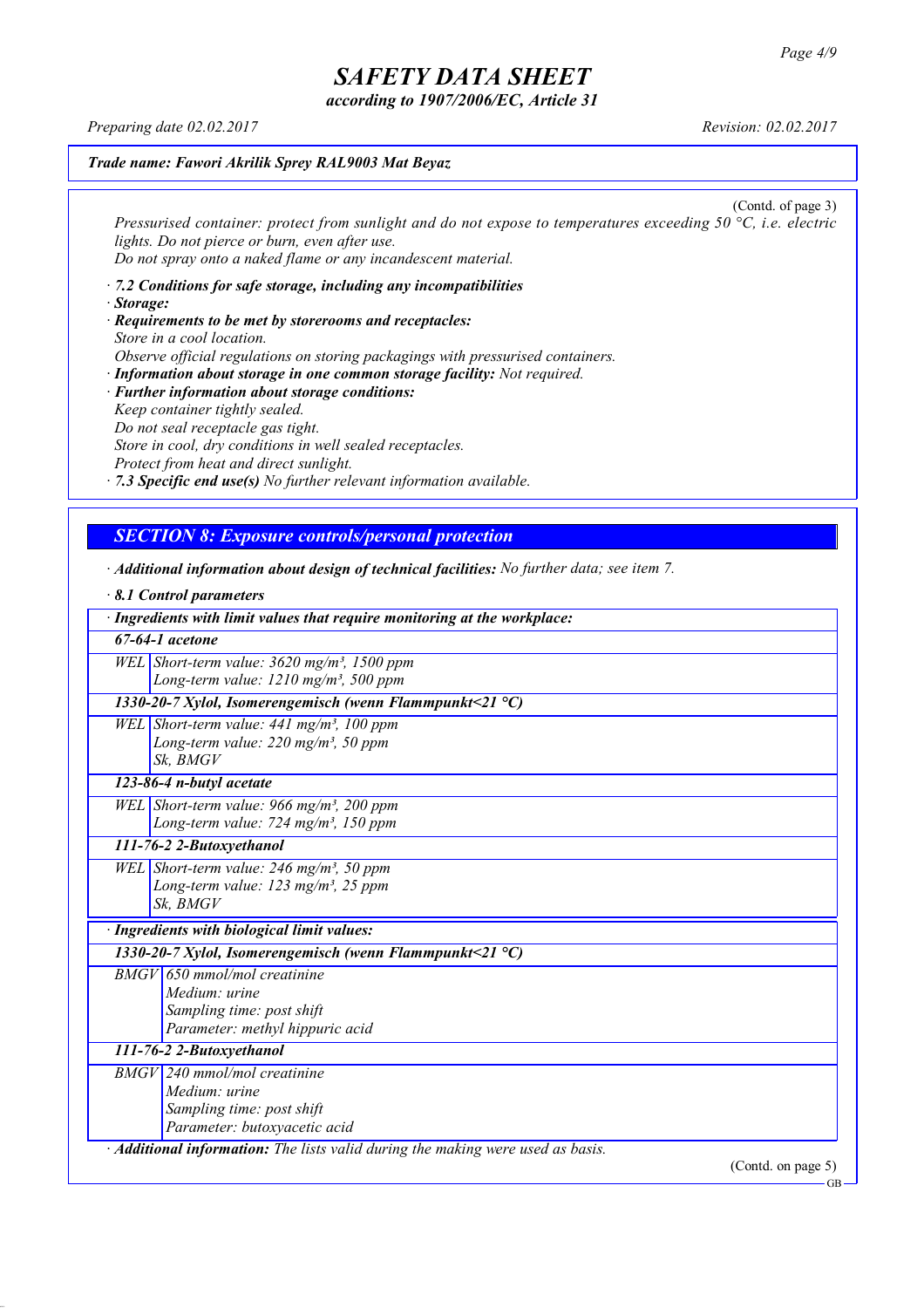*according to 1907/2006/EC, Article 31*

*Preparing date 02.02.2017 Revision: 02.02.2017*

*Trade name: Fawori Akrilik Sprey RAL9003 Mat Beyaz*

(Contd. of page 4)

*· 8.2 Exposure controls*

- *· Personal protective equipment:*
- *· General protective and hygienic measures:*

*Keep away from foodstuffs, beverages and feed. Immediately remove all soiled and contaminated clothing Wash hands before breaks and at the end of work.*

*Avoid contact with the eyes.*

*Avoid contact with the eyes and skin.*

#### *· Respiratory protection:*

In case of brief exposure or low pollution use respiratory filter device. In case of intensive or longer exposure use *self-contained respiratory protective device.*

*· Protection of hands:*



*Protective gloves*

*The glove material has to be impermeable and resistant to the product/ the substance/ the preparation.* Due to missing tests no recommendation to the glove material can be given for the product/ the preparation/ the *chemical mixture.*

Selection of the glove material on consideration of the penetration times, rates of diffusion and the degradation *· Material of gloves*

The selection of the suitable gloves does not only depend on the material, but also on further marks of quality and *varies from manufacturer to manufacturer. As the product is a preparation of several substances, the resistance* of the glove material can not be calculated in advance and has therefore to be checked prior to the application.

*· Penetration time of glove material*

The exact break trough time has to be found out by the manufacturer of the protective gloves and has to be *observed.*

*· Eye protection:*



*Tightly sealed goggles*

| $\cdot$ 9.1 Information on basic physical and chemical properties |                                    |  |
|-------------------------------------------------------------------|------------------------------------|--|
| <b>General Information</b><br>$\cdot$ Appearance:                 |                                    |  |
| Form:                                                             | Aerosol                            |  |
| Colour:                                                           | According to product specification |  |
| $\cdot$ Odour:                                                    | Characteristic                     |  |
| Change in condition                                               |                                    |  |
| <b>Boiling point/Boiling range:</b>                               | Not applicable, as aerosol.        |  |
| · Flash point:                                                    | $\leq$ 0 °C                        |  |
| · Ignition temperature:                                           | >400 °C                            |  |
| · Danger of explosion:                                            | Not determined.                    |  |
| · Explosion limits:                                               |                                    |  |
| Lower:                                                            | $1.8$ Vol $\%$                     |  |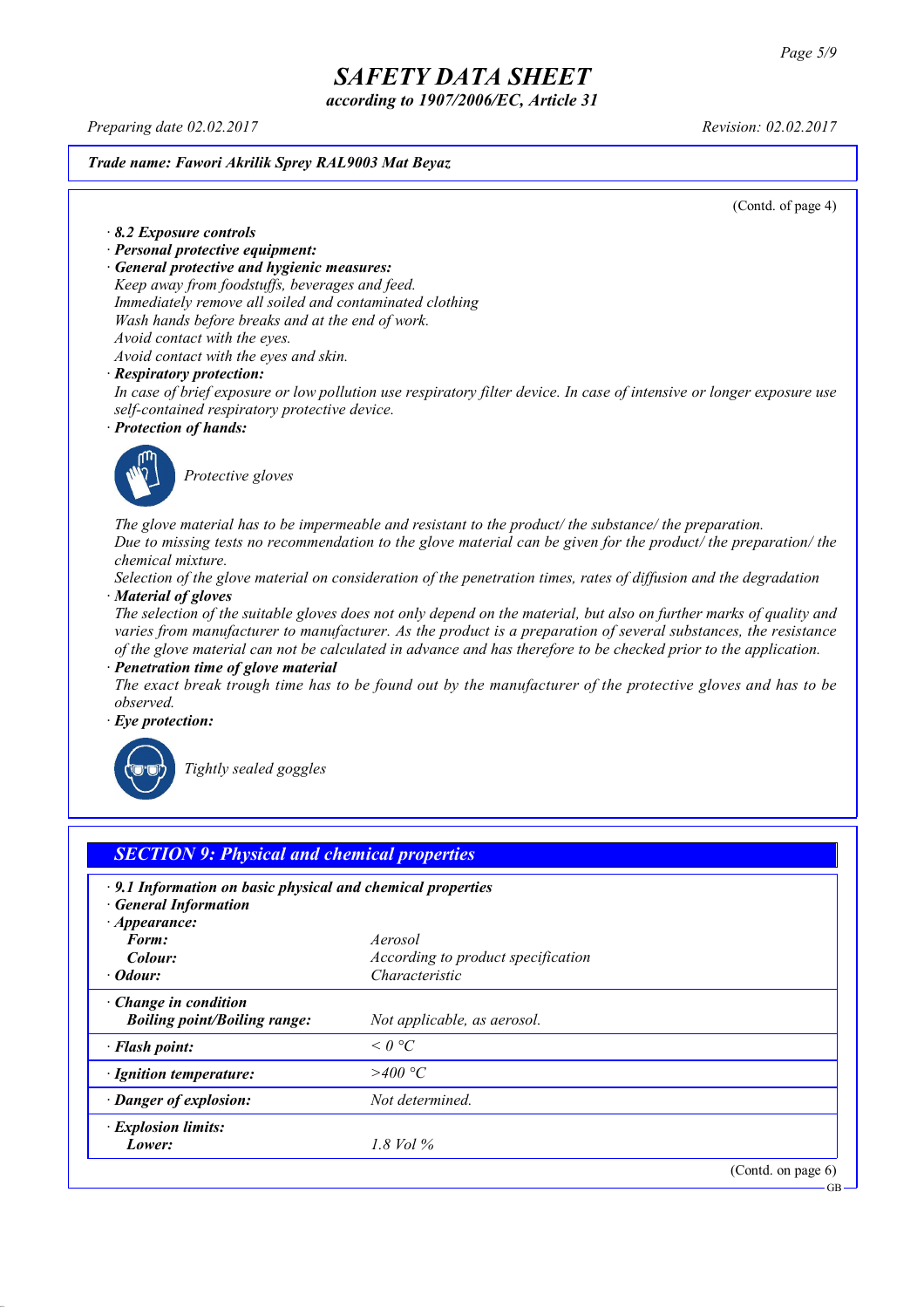*according to 1907/2006/EC, Article 31*

*Preparing date 02.02.2017 Revision: 02.02.2017*

#### *Trade name: Fawori Akrilik Sprey RAL9003 Mat Beyaz*

|                                                            |                                            | (Contd. of page 5) |
|------------------------------------------------------------|--------------------------------------------|--------------------|
| <b>Upper:</b>                                              | 9.5 Vol $\%$                               |                    |
| $\cdot$ Vapour pressure at 20 °C:                          | $4.5\,bar$                                 |                    |
| $\cdot$ Density at 20 °C:                                  | $0.95$ g/cm <sup>3</sup>                   |                    |
| $\cdot$ Vapour density at 20 °C                            | $>l$ g/cm <sup>3</sup> (hava=1)            |                    |
| · Solubility in / Miscibility with                         |                                            |                    |
| water:                                                     | Partly miscible.                           |                    |
| · Partition coefficient (n-octanol/water): Not determined. |                                            |                    |
| $\cdot$ <i>Viscosity:</i>                                  |                                            |                    |
| Dynamic:                                                   | Not determined.                            |                    |
| Kinematic:                                                 | Not determined.                            |                    |
| · Solvent content:                                         |                                            |                    |
| $VOC$ (EC)                                                 | $600$ g/l                                  |                    |
| $\cdot$ 9.2 Other information                              | No further relevant information available. |                    |

### *SECTION 10: Stability and reactivity*

- *· 10.1 Reactivity*
- *· 10.2 Chemical stability*
- *· Thermal decomposition / conditions to be avoided: No decomposition if used according to specifications.*
- *· 10.3 Possibility of hazardous reactions No dangerous reactions known.*
- *· 10.4 Conditions to avoid No further relevant information available.*
- *· 10.5 Incompatible materials: No further relevant information available.*
- *· 10.6 Hazardous decomposition products: No dangerous decomposition products known.*

### *SECTION 11: Toxicological information*

- *· 11.1 Information on toxicological effects*
- *· Acute toxicity:*

#### *· LD/LC50 values relevant for classification:*

#### *110-82-7 cyclohexane*

*Oral LD50 12705 mg/kg (rat)*

#### *· Primary irritant effect:*

- *· on the skin: No irritant effect.*
- *· on the eye: Irritating effect.*
- *· Sensitisation: No sensitising effects known.*
- *· Additional toxicological information:*

*The product shows the following dangers according to the calculation method of the General EU Classification Guidelines for Preparations as issued in the latest version:*

*Harmful*

*Irritant*

### *SECTION 12: Ecological information*

*· 12.1 Toxicity*

- *· Aquatic toxicity: No further relevant information available.*
- *· 12.2 Persistence and degradability No further relevant information available.*

(Contd. on page 7)  $\overline{G}$ B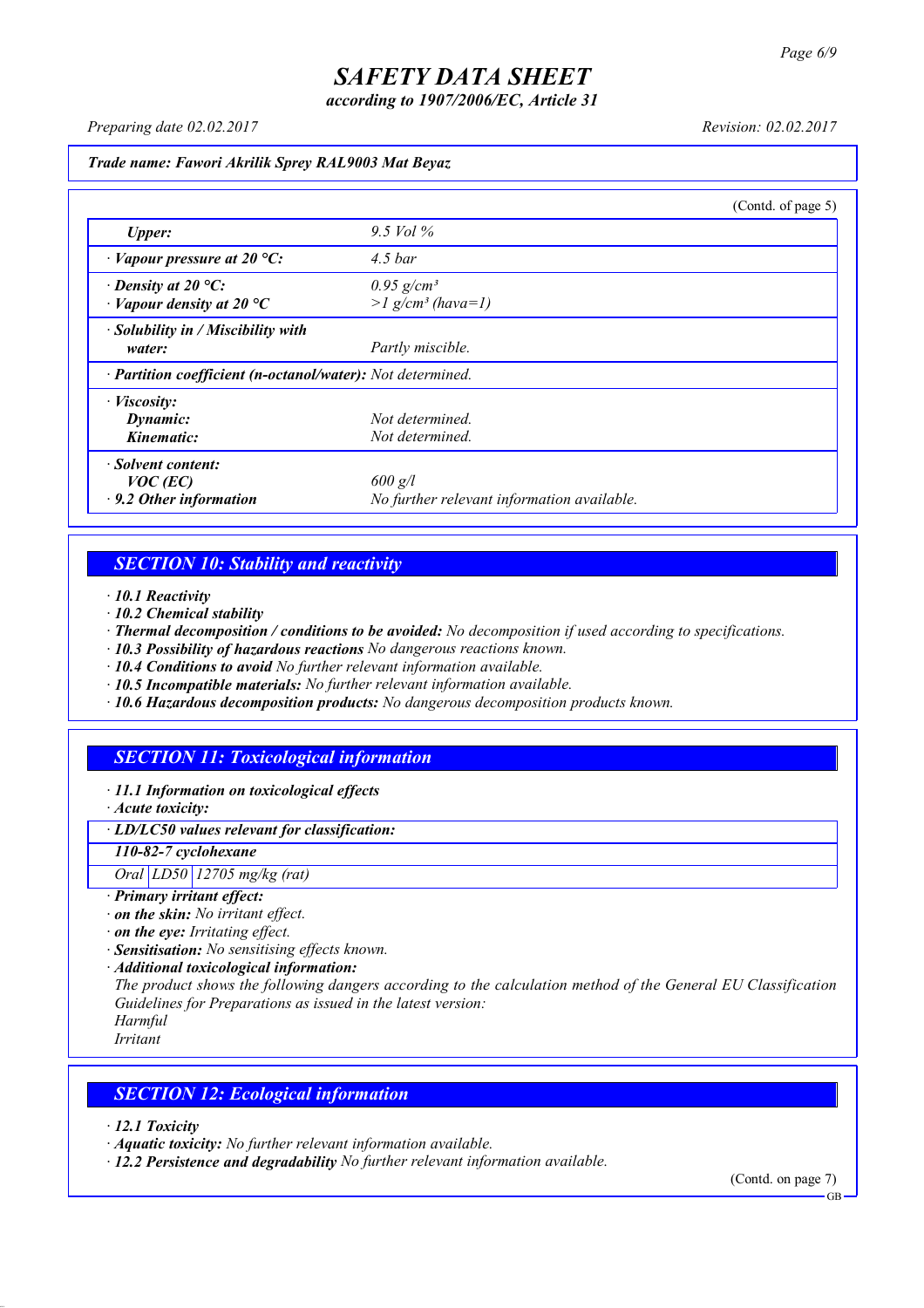*according to 1907/2006/EC, Article 31*

*Preparing date 02.02.2017 Revision: 02.02.2017*

*Trade name: Fawori Akrilik Sprey RAL9003 Mat Beyaz*

(Contd. of page 6)

- *· 12.3 Bioaccumulative potential No further relevant information available.*
- *· 12.4 Mobility in soil No further relevant information available.*
- *· Additional ecological information:*

*· General notes:*

*Water hazard class 1 (German Regulation) (Self-assessment): slightly hazardous for water*

Do not allow undiluted product or large quantities of it to reach ground water, water course or sewage system.

- *· 12.5 Results of PBT and vPvB assessment*
- *· PBT: Not applicable.*
- *· vPvB: Not applicable.*
- *· 12.6 Other adverse effects No further relevant information available.*

*SECTION 13: Disposal considerations*

*· 13.1 Waste treatment methods*

*· Recommendation*

*Must not be disposed together with household garbage. Do not allow product to reach sewage system.*

*· Uncleaned packaging:*

*· Recommendation: Disposal must be made according to official regulations.*

| $\cdot$ 14.1 UN-Number               | <i>UN1950</i>       |  |
|--------------------------------------|---------------------|--|
| ADR, IMDG, IATA                      |                     |  |
| $\cdot$ 14.2 UN proper shipping name |                     |  |
| $·$ <i>ADR</i>                       | 1950 AEROSOLS       |  |
| $\cdot$ IMDG<br>$\cdot$ IATA         | <b>AEROSOLS</b>     |  |
|                                      | AEROSOLS, flammable |  |
| · 14.3 Transport hazard class(es)    |                     |  |
| $·$ <i>ADR</i>                       |                     |  |
|                                      |                     |  |
|                                      |                     |  |
|                                      |                     |  |
|                                      |                     |  |
| $\cdot$ Class                        | 2 5F Gases.         |  |
| $\cdot$ Label                        | 2.1                 |  |
| $\cdot$ IMDG, IATA                   |                     |  |
|                                      |                     |  |
|                                      |                     |  |
|                                      |                     |  |
|                                      |                     |  |
| · Class                              | 2.1                 |  |
| $\cdot$ Label                        | 2.1                 |  |
|                                      |                     |  |
| · 14.4 Packing group                 | Void                |  |
| ADR, IMDG, IATA                      |                     |  |
| $\cdot$ 14.5 Environmental hazards:  |                     |  |
| $\cdot$ Marine pollutant:            | N <sub>o</sub>      |  |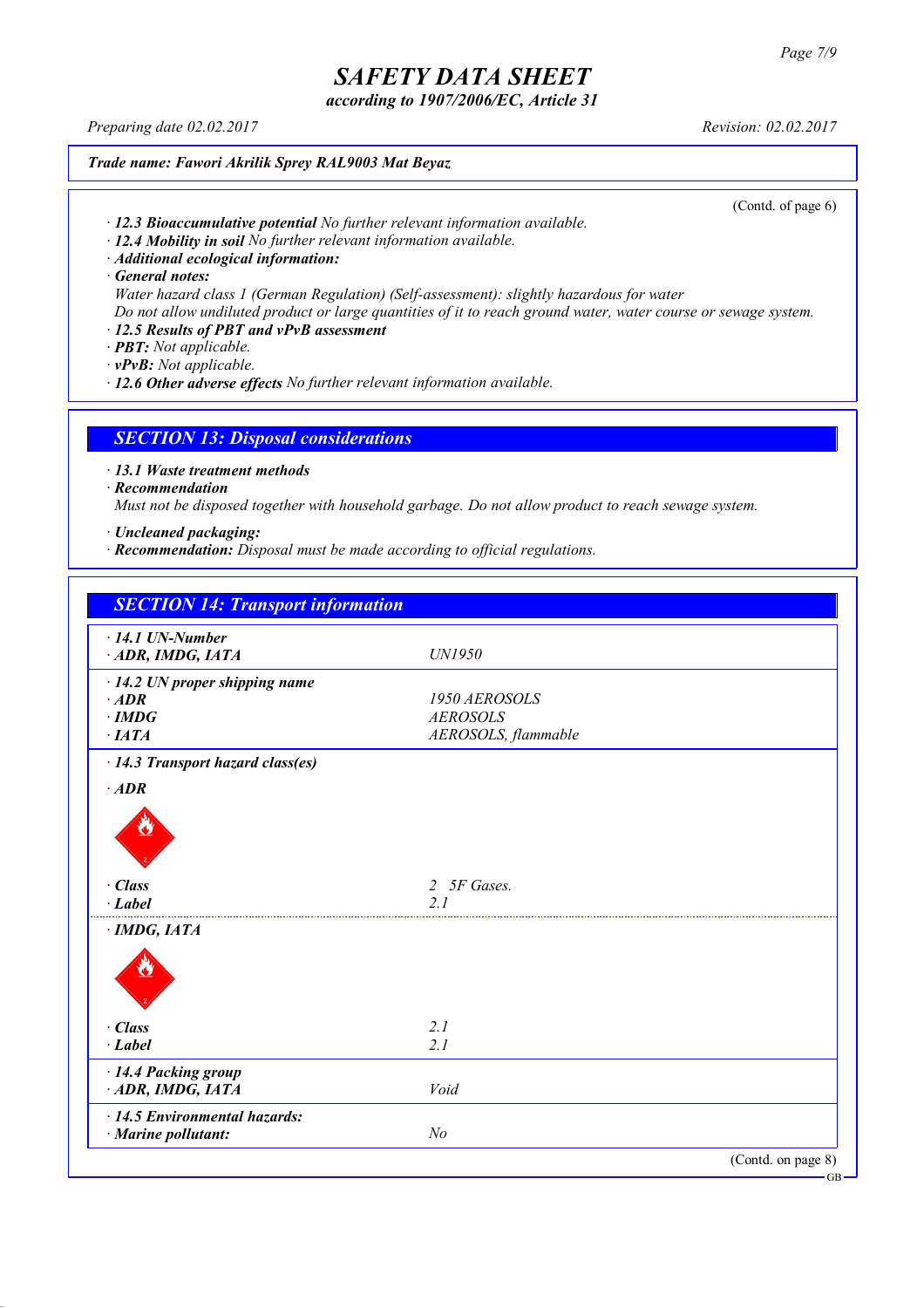*according to 1907/2006/EC, Article 31*

*Preparing date 02.02.2017 Revision: 02.02.2017*

*Trade name: Fawori Akrilik Sprey RAL9003 Mat Beyaz*

|                                                         | (Contd. of page 7)                 |  |
|---------------------------------------------------------|------------------------------------|--|
| $\cdot$ 14.6 Special precautions for user               | Warning: Gases.                    |  |
| · Danger code (Kemler):                                 |                                    |  |
| · EMS Number:                                           | $F$ -D.S-U                         |  |
| $\cdot$ 14.7 Transport in bulk according to Annex II of |                                    |  |
| <b>MARPOL73/78 and the IBC Code</b>                     | Not applicable.                    |  |
| $\cdot$ Transport/Additional information:               |                                    |  |
| $\cdot$ ADR                                             |                                    |  |
| $\cdot$ Limited quantities (LQ)                         | II.                                |  |
| $\cdot$ Excepted quantities (EQ)                        | Code: E0                           |  |
|                                                         | Not permitted as Excepted Quantity |  |
| · Transport category                                    |                                    |  |
| · Tunnel restriction code                               |                                    |  |
| $\cdot$ IMDG                                            |                                    |  |
| Limited quantities $(LQ)$                               | II.                                |  |
| $\cdot$ Excepted quantities (EQ)                        | Code: E0                           |  |
|                                                         | Not permitted as Excepted Quantity |  |
| · UN "Model Regulation":                                | UN1950, AEROSOLS, 2.1              |  |

*SECTION 15: Regulatory information*

*· 15.1 Safety, health and environmental regulations/legislation specific for the substance or mixture*

*· National regulations:*

| $\overline{Class}$ Share in % |
|-------------------------------|
|                               |

*· 15.2 Chemical safety assessment: A Chemical Safety Assessment has not been carried out.*

#### *SECTION 16: Other information*

This information is based on our present knowledge. However, this shall not constitute a guarantee for any *specific product features and shall not establish a legally valid contractual relationship.*

#### *· Relevant phrases*

*H220 Extremely flammable gas. H225 Highly flammable liquid and vapour. H226 Flammable liquid and vapour. H280 Contains gas under pressure; may explode if heated. H302 Harmful if swallowed. H304 May be fatal if swallowed and enters airways. H312 Harmful in contact with skin. H315 Causes skin irritation. H319 Causes serious eye irritation. H332 Harmful if inhaled. H336 May cause drowsiness or dizziness. H400 Very toxic to aquatic life. H410 Very toxic to aquatic life with long lasting effects.*

(Contd. on page 9)